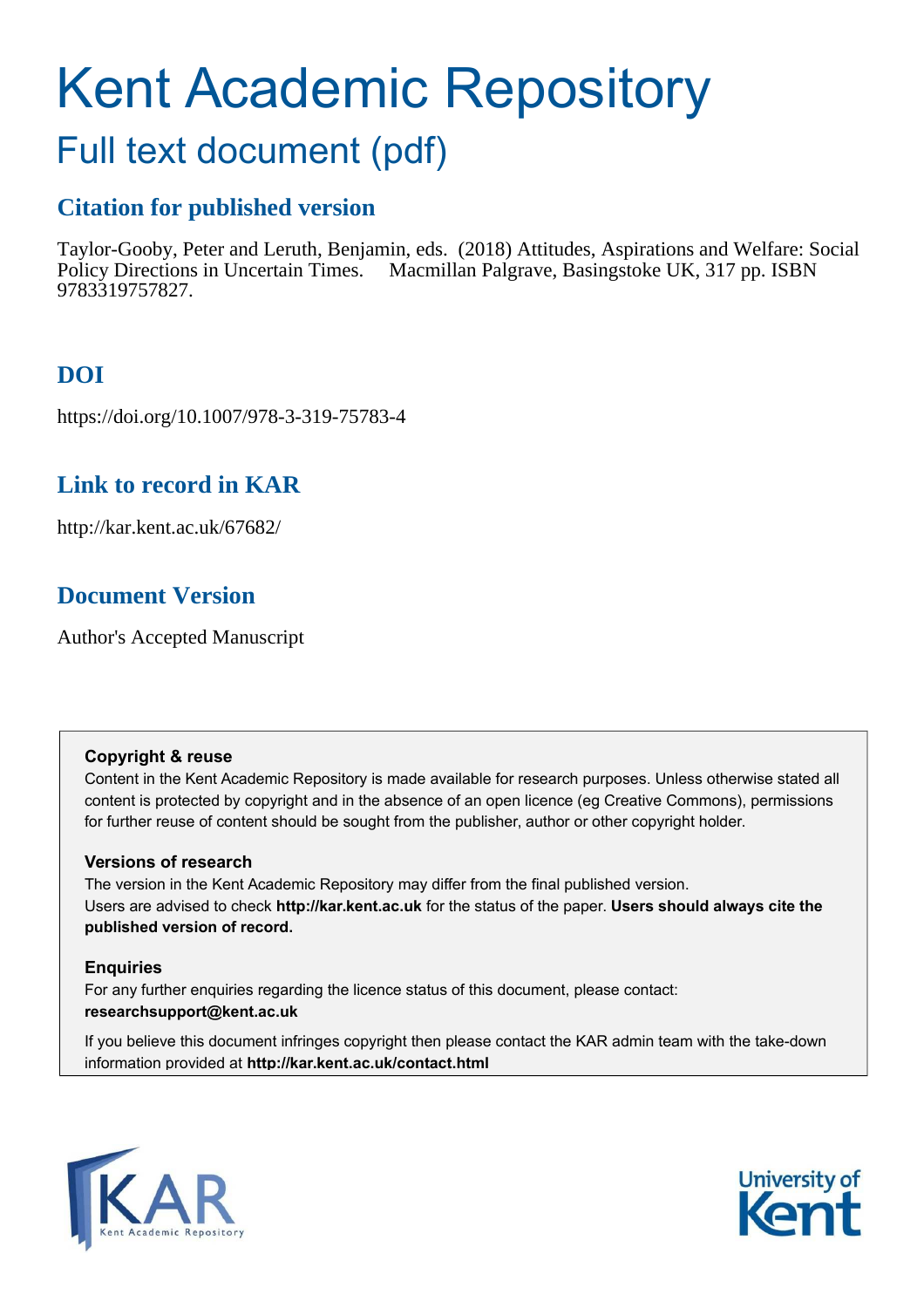### **Attitudes, Aspirations and Welfare**

Palgrave 2018

Peter Taylor-Gooby/ Benjamin Leruth.

## **A Summary of the Main Points**

This review of the findings from our research demonstrates that democratic forums can contribute to improved methodology in attitude research, to generating new knowledge about how people think about major social issues and to policy debate. It supports seven points:

1. Democratic forums offer a new way to explore popular understanding of welfare. Extended discussion of the issues with limited moderation generates results that parallel the main findings from structured surveys, but go beyond them to provide an account of how ordinary people understand the issues and why they come to the conclusions they do in very different economic, social and institutional contexts. Despite limitations, forums are a valuable asset in research on public policy attitudes.

2. The regime approach provides a useful typology of European welfare states. The democratic forum material helps understand why the different national patterns of attitudes fit loosely into the general regime categories.

3. The UK differs from other European welfare states in its extreme emphasis on individual responsibility and the work-ethic (influencing the perception that the most important social division lies between working and non-working groups, highlighting paid work as the main justification for childcare and valuing social investment solely because it promotes fairer opportunities in work), its exclusionary and defensive approach, as if existing services were the private property of those who enjoy them, and in its presumption that the state is incapable of sustaining the major services as pressures grow more intense.

4. People in other countries tend to understand their social world in more collective terms. Individual and family interests are to be advanced by contribution and allocation and the economy is a dynamic and collaborative enterprise requiring management and regulation to achieve the most good, and government is capable of delivering this. State welfare is part of this and not an optional luxury.

5. Immigration emerges as a major issue in most countries, but not one which leads to an overt exclusionary approach, except in the UK. There are indications that the issues are more to do with social and cultural integration in most countries and that policies to promote this are seen as essential. Immigration is a potential area of conflict between old and new Europe as anti-immigrant parties enter parliament in a number of countries at the same time as other countries export workers north and west. The forum discussions point to an integrative approach to manage the issue.

6. The intergenerational contract remains remarkably resilient in most countries, and older people in particular are willing to support provision for younger age groups and (especially in richer countries) make sacrifices in their own entitlements to pay for it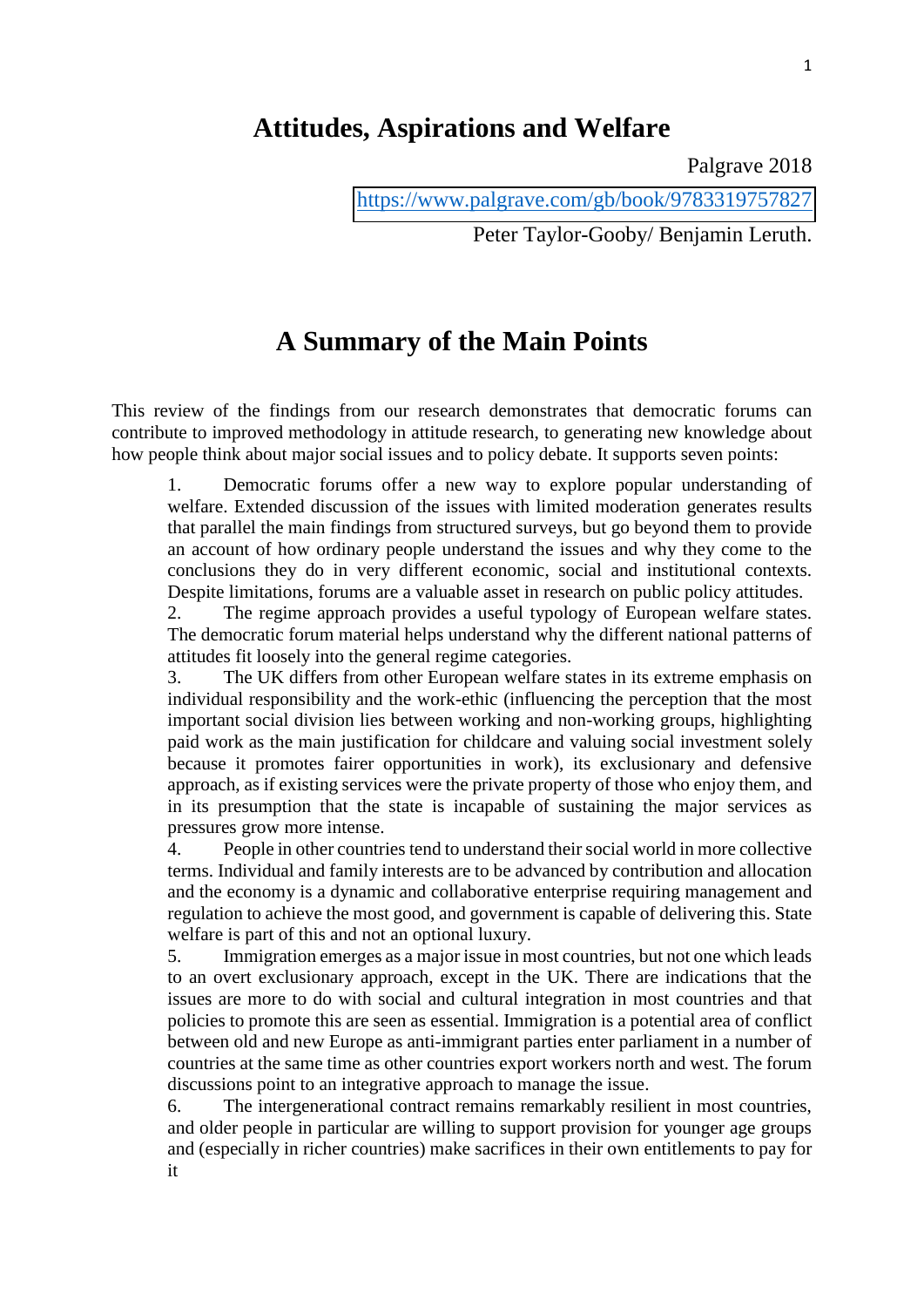7. Social investment is seen as the way forward across European welfare states, but for different reasons. This reflects the policy emphasis of Europe 2020. It fits with a general shift of emphasis in public policy attitudes away from older groups and towards the needs of younger groups and the belief that the primary role of welfare is to help people meet the challenges of a new more globalised and competitive world.

In short, democratic forums build on structured survey research to enrich our understanding of welfare state attitudes in Europe. They show that in most countries the intergenerational contract is secure, but the emphasis is shifting in social policy debate from old to young, from consumption to social contribution and investment, and that public debate in different countries can endorse similar opportunity-centred policies for different reasons, appropriate to national context. The European commitment to state welfare is tested by population ageing, recession, rapid labour market change and the conflicts over immigration. Our work shows that in most countries ordinary people see the welfare state as continuing into the future and as capable of developing new services to meet the new challenges.

#### **References:**

W. Arts and J. Gelissen (2001) 'Welfare states, solidarity and justice principles: Does the type really matter?' Acta Sociologica, 44(4), 283-299

H.-J. Andreß and T. Heien (2001) 'Four Worlds of Welfare State Attitudes? A Comparison of Germany, Norway, and the United States', European Sociological Review 17(4): 337-356.

M. Blekesaune, and J. Quadagno (2003) 'Public attitudes toward welfare state policies a comparative analysis of 24 nations', European Sociological Review, 19(5), 415-427

S. Dahlberg, J. Linde and S. Holmberg (2014) 'Democratic Discontent in Old and New Democracies: Assessing the Importance of Democratic Input and Governmental Output', Political Studies 63(1): 18-37.

EC (2010) Towards a strategy for smart, sustainable and inclusive growth, COM (2010) 2020 [http://ec.europa.eu/eu2020/pdf/COMPLET%20EN%20BARROSO%20%20%20007%20-](http://ec.europa.eu/eu2020/pdf/COMPLET%20EN%20BARROSO%20%20%20007%20-%20Europe%202020%20-%20EN%20version.pdf) [%20Europe%202020%20-%20EN%20version.pdf](http://ec.europa.eu/eu2020/pdf/COMPLET%20EN%20BARROSO%20%20%20007%20-%20Europe%202020%20-%20EN%20version.pdf) accessed 27.11.2017

EC (2013) Towards social investment for growth and cohesion-including implementing the European Social Fund 2014*–*2020. COM (2013) 83 final (Brussels: European Commission).

EC (2014) Third Public Health Initiative, [https://ec.europa.eu/health/sites/health/files/programme/docs/factsheet\\_healthprogramme201](https://ec.europa.eu/health/sites/health/files/programme/docs/factsheet_healthprogramme2014_2020_en.pdf) [4\\_2020\\_en.pdf](https://ec.europa.eu/health/sites/health/files/programme/docs/factsheet_healthprogramme2014_2020_en.pdf) accessed 27.11.2017

G. Esping-Andersen (1999) Social Foundations of Post-Industrial Welfare States, Oxford: Oxford University Press.

ESS (European Social Survey) 2017 ESS Round 8, available at <http://www.europeansocialsurvey.org/>accessed 21.11.2017.

Eurostat (2017) Inequality of Income Distribution, [http://ec.europa.eu/eurostat/tgm/table.do?tab=table&init=1&language=en&pcode=tsdsc260&](http://ec.europa.eu/eurostat/tgm/table.do?tab=table&init=1&language=en&pcode=tsdsc260&plugin=1) [plugin=1,](http://ec.europa.eu/eurostat/tgm/table.do?tab=table&init=1&language=en&pcode=tsdsc260&plugin=1) accessed 17.11.2017.